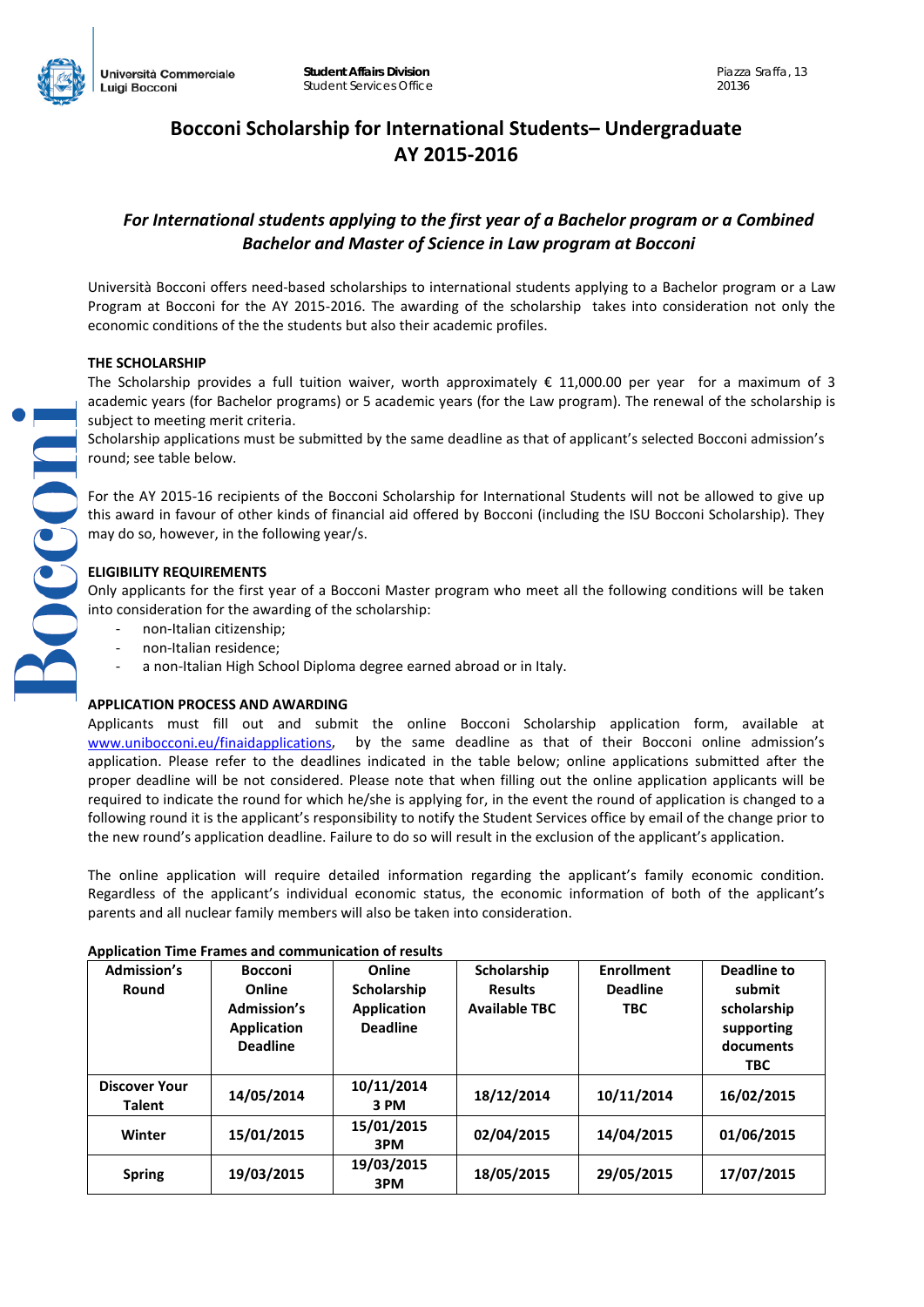

Bocconi

Please note that the application must be finalized by 3 PM Italian time (GMT+1), on the date of the applicant's relevant deadline. In the event the round of application is changed to a following round it is the applicant's responsibility to notify the Student Services office by email of the change prior to the new round's application deadline. Failure to do so will result in the exclusion of the applicant's application.

**Applicants will be informed of the outcome of their application accessing the "Admissions Portal" and awardees will also receive an email.** 

**SPECIAL CASES: Students who submit their application for admission and for scholarship in a given admission round, but are placed "wait-listed" by the Admission Office, will be evaluated both for admissions and for the scholarship awarding in one of the following rounds. The Student Services Office will notify the student of which round his/her scholarship application will be considered.** 

**Scholarships will be awarded by a Commission whose decision is unquestionable and final: no appeals will be considered.** 

#### **Procedures for awarded students**

Candidates awarded a scholarship must complete the following steps (**failure to do so will result in the revocation of the scholarship: no exceptions will be made**):

- 1) **COMPLETE ENROLLMENT:** enroll in Bocconi according to the timeline and methods as laid out by the admissions office (www.unibocconi.eu/guide) and make the payment of the advance on the 1st installment of 2015/2016 tuition and fees of approximately €1 ,550.00 (it will be reimbursed approximately by the end of February 2016 by Università Bocconi, with the exception of the MAV fee);
- 2) **ACCEPT SCHOLARSHIP:** Print, fill out completely, sign, date, scan and send the scanned copy of the 2015-16 Bocconi Scholarship for International Students – Undergraduate Acceptance form received by email by the deadline for enrollment to [financial.aid@unibocconi.it;](mailto:financial.aid@unibocconi.it)
- 3) **SEND SUPPORTING DOCUMENTS**: send a complete set of the documents outlined below within 60 days of the notification of the awarding of the scholarship to the Student Services Office. Documents sent to other Bocconi offices or after the deadline will not be taken into consideration.

#### **DOCUMENTS:**

- the "summarizing form" attached to the confirmation e-mail that applicants receive when they submit the online Bocconi Scholarship for International Students application form;
- a copy of the student's valid passport;
	- **FOR NON-ITALIAN INCOME AND ASSETS** the following documents must be submitted in **original language** together with an official **translated version in Italian or English** and both the original and the translated version must be **legalized and stamped** by the relevant local Italian authority (for Italian translations) or legalized with an Apostille stamp, in countries that have signed the *Hague Convention of 5 October 1961* (for Italian and/or English translations) :
		- a document indicating the composition of the student's family household must be provided. This document should indicate all family members (nuclear and extended) registered with the same permanent address as the applicant. Please note that the applicant's family economic condition will be evaluated considering the applicant's family of origin, including both parents, as well as all those listed in the official document of the composition of the student's family household, including nuclear and extended family members with the same permanent address;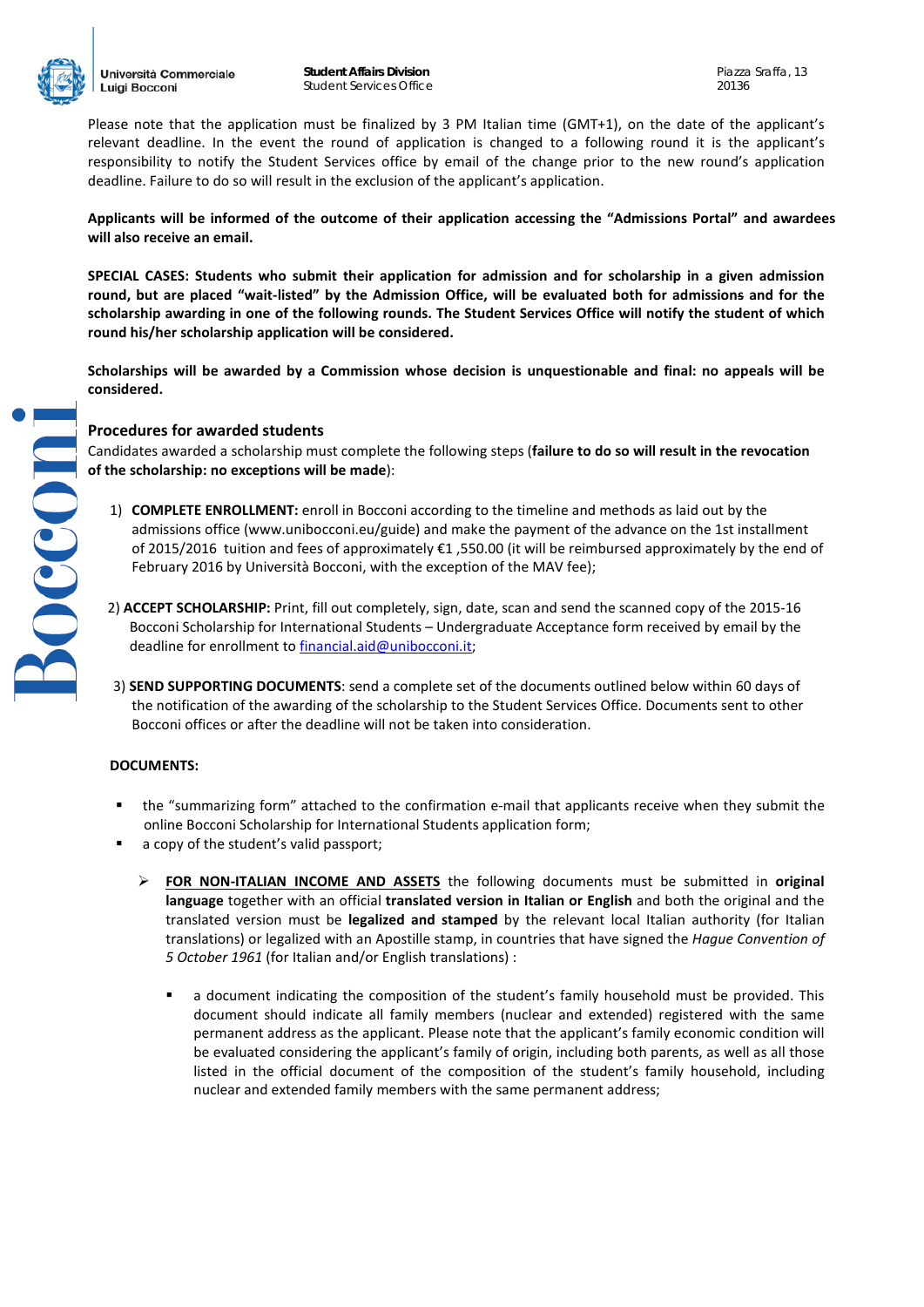

**POCCONI** 

- a copy of income tax returns for the calendar year 2013 for all of the applicant's family and/or household members must be provided. (If income tax returns are not produced in the student's country statements, from each family and/or household members' employer indicating the gross person's gross income for 2013 will be considered together with a declaration from the relevant tax agency indicating that the person has no liability/obligations toward the agency/authority for the 2012 year);
- a declaration of gross annual income for the 2013 calendar year for each of the applicant's family and/or household members who were employed in the 2013 year must be provided. This certification should be issued by the employer. For unemployed members a declaration of unemployment, retirement/pension, or enrollment in school/university must be provided;
- **if one or more of the student's family and/or household members owned a company or shares**: a Balance sheet up to 31/12/2013, profit and loss account and additional note and a document attesting the number of shares for each family and/or household member. If a Balance sheet, as indicated, is not produced in the student's country the following documents must be provided: A) the final cash balance as of 31 December 2013 B) the overall cost of all assets which can be liquidated with net value of all those paid off as of 31 December 2013 and C) all other assets and properties, as of 31 December 2013;
- **if one or more of the student's family and/or household members owned developed property as of 31/12/2013**: a document indicating the relevant area in square meters of the developed property (ex: title deed) and, if any, documents certifying any mortgages on this property and the amount which has not been repaid as of 31 December 2013 must be provided;
- if the applicant's family lives in a rented home/flat, a copy of the rental contract which indicates the rent must be provided;
- if the applicant's family lives in a home/flat for free and the home/flat is not owned by any of the current habitants a copy of the title deed showing the full name of the owner must be provided;
- documentation attesting movable assets as of 31 December 2013 (bank accounts deposit, checking and savings accounts, stocks, dividends, shareholdings, portions of assets net of any companies owned, etc) for each family and/or household member.
- **FOR INCOME AND ASSETS IN ITALY** (if any): a 2014 ISEE/ISEEU declaration and the D.S.U. (Dichiarazione sostitutiva unica) which refer to the 2013 calendar year.

All information and documents provided by students will be verified. **If there are any discrepancies between the data provided by the students when filling out the Bocconi Scholarship online application and the documentation sent by mail, the student will be informed and the scholarship will be revoked. Withholding information could result in disciplinary sanctions.**

#### **RENEWAL CRITERIA**

The award will be renewed for a maximum of 2 academic years for Undergraduate programs and 4 academic years for the Law program to the students who meet the below criteria:

- are enrolled in the relevant academic year of their degree program and have made the advance payment on the  $1<sup>st</sup>$  installment on tuition and fees by the September  $14<sup>th</sup>$  each year;
- meet the below merit requirements:
	- **Second year (2016-17):** earn at least 44 credits by August 10, 2016;
	- **Third year (2017-18):** earn at least 95 credits by August 10, 2017;
	- **Fourth year (2018-19) Law Program:** earn at least 150 credits by August 10, 2018;
	- **Fifth year (2019-20) Law Program:** earn at least 220 credits by August 10, 2019.

**The renewal of the Bocconi Scholarship for International is not subject to the submission of economic documents each year.**